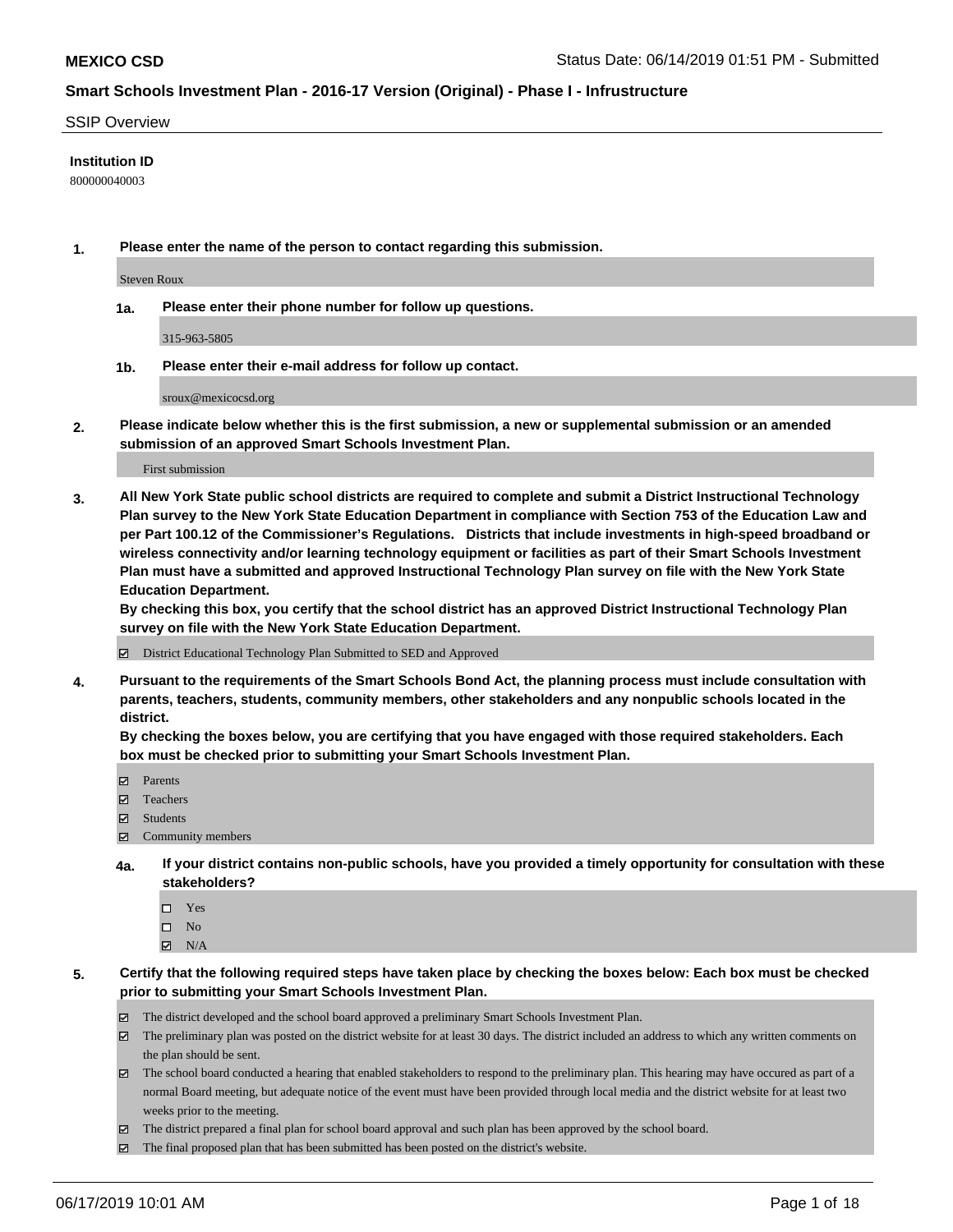SSIP Overview

**5a. Please upload the proposed Smart Schools Investment Plan (SSIP) that was posted on the district's website, along with any supporting materials. Note that this should be different than your recently submitted Educational Technology Survey. The Final SSIP, as approved by the School Board, should also be posted on the website and remain there during the course of the projects contained therein.**

SSBAPresentation16Updated0319.pptx

**5b. Enter the webpage address where the final Smart Schools Investment Plan is posted. The Plan should remain posted for the life of the included projects.**

http://www.mexicocsd.org/domain/37

**6. Please enter an estimate of the total number of students and staff that will benefit from this Smart Schools Investment Plan based on the cumulative projects submitted to date.**

2,247

**7. An LEA/School District may partner with one or more other LEA/School Districts to form a consortium to pool Smart Schools Bond Act funds for a project that meets all other Smart School Bond Act requirements. Each school district participating in the consortium will need to file an approved Smart Schools Investment Plan for the project and submit a signed Memorandum of Understanding that sets forth the details of the consortium including the roles of each respective district.**

 $\Box$  The district plans to participate in a consortium to partner with other school district(s) to implement a Smart Schools project.

**8. Please enter the name and 6-digit SED Code for each LEA/School District participating in the Consortium.**

| Partner LEA/District | <b>ISED BEDS Code</b> |
|----------------------|-----------------------|
| (No Response)        | (No Response)         |

#### **9. Please upload a signed Memorandum of Understanding with all of the participating Consortium partners.**

(No Response)

**10. Your district's Smart Schools Bond Act Allocation is:**

\$2,600,632

**11. Enter the budget sub-allocations by category that you are submitting for approval at this time. If you are not budgeting SSBA funds for a category, please enter 0 (zero.) If the value entered is \$0, you will not be required to complete that survey question.**

|                                       | Sub-<br>Allocations |
|---------------------------------------|---------------------|
| School Connectivity                   | 296,559             |
| Connectivity Projects for Communities | $\overline{0}$      |
| <b>Classroom Technology</b>           | 752,675             |
| Pre-Kindergarten Classrooms           | $\overline{0}$      |
| Replace Transportable Classrooms      | $\Omega$            |
| High-Tech Security Features           | 71,018              |
| Totals:                               | 1,120,252           |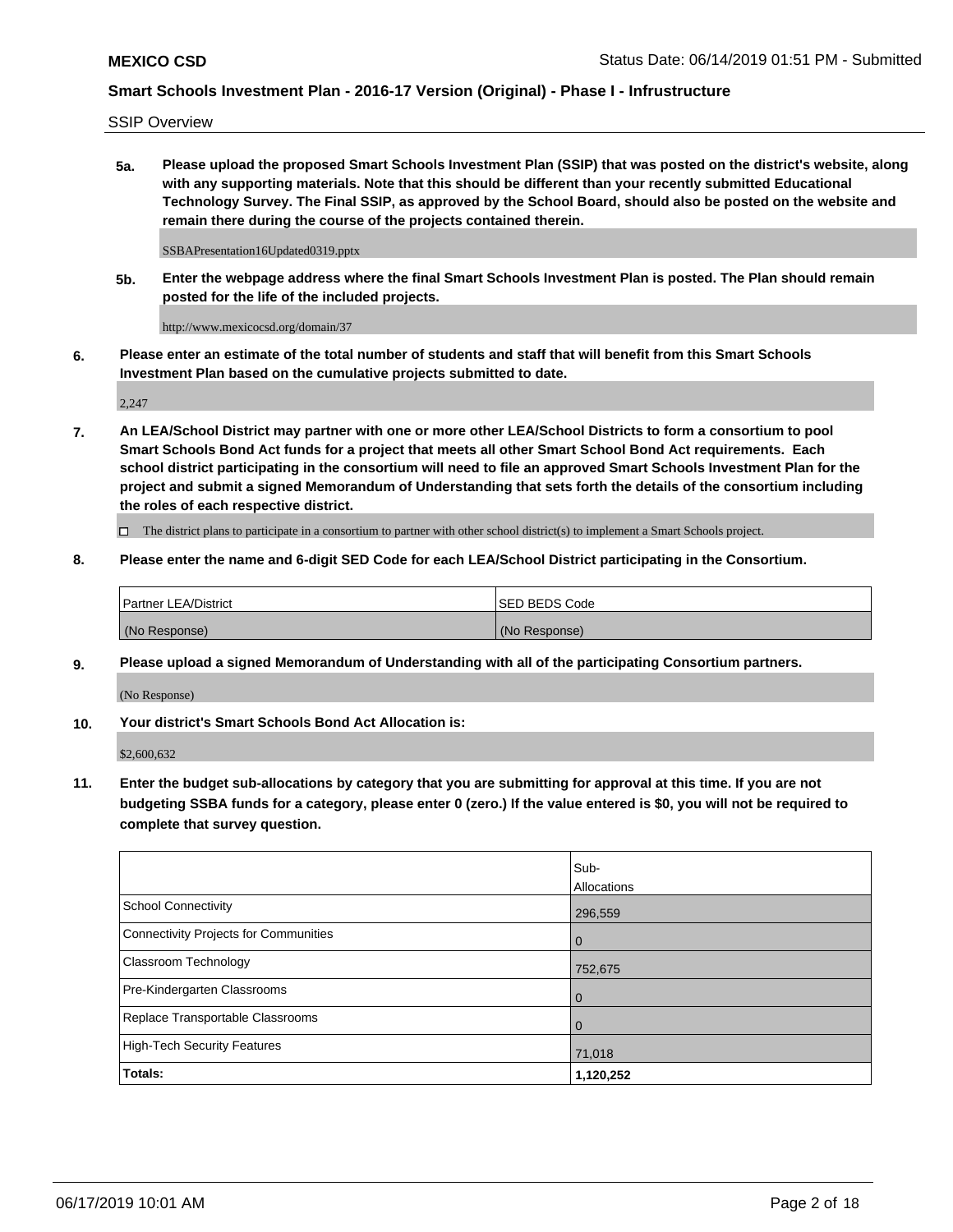School Connectivity

- **1. In order for students and faculty to receive the maximum benefit from the technology made available under the Smart Schools Bond Act, their school buildings must possess sufficient connectivity infrastructure to ensure that devices can be used during the school day. Smart Schools Investment Plans must demonstrate that:**
	- **• sufficient infrastructure that meets the Federal Communications Commission's 100 Mbps per 1,000 students standard currently exists in the buildings where new devices will be deployed, or**
	- **• is a planned use of a portion of Smart Schools Bond Act funds, or**
	- **• is under development through another funding source.**

**Smart Schools Bond Act funds used for technology infrastructure or classroom technology investments must increase the number of school buildings that meet or exceed the minimum speed standard of 100 Mbps per 1,000 students and staff within 12 months. This standard may be met on either a contracted 24/7 firm service or a "burstable" capability. If the standard is met under the burstable criteria, it must be:**

**1. Specifically codified in a service contract with a provider, and**

**2. Guaranteed to be available to all students and devices as needed, particularly during periods of high demand, such as computer-based testing (CBT) periods.**

#### **Please describe how your district already meets or is planning to meet this standard within 12 months of plan submission.**

We currently meet this requirement with contracted 24/7 firm services which is purchased through the Central New York Regional Information Center. This service from the CNYRIC provides ample bandwidth for our 2,247 students.

- **1a. If a district believes that it will be impossible to meet this standard within 12 months, it may apply for a waiver of this requirement, as described on the Smart Schools website. The waiver must be filed and approved by SED prior to submitting this survey.**
	- $\Box$  By checking this box, you are certifying that the school district has an approved waiver of this requirement on file with the New York State Education Department.

#### **2. Connectivity Speed Calculator (Required)**

|                         | Number of<br><b>Students</b> | Multiply by<br>100 Kbps | Divide by 1000 Current Speed<br>to Convert to<br>Required<br>Speed in Mb | in Mb | Expected<br>Speed to be<br>Attained Within Required<br>12 Months | <b>Expected Date</b><br>When<br>Speed Will be<br>Met |
|-------------------------|------------------------------|-------------------------|--------------------------------------------------------------------------|-------|------------------------------------------------------------------|------------------------------------------------------|
| <b>Calculated Speed</b> | 2.247                        | 224,700                 | 224.7                                                                    | 250   | 300                                                              | Already meet<br>this<br>requirement                  |

### **3. Describe how you intend to use Smart Schools Bond Act funds for high-speed broadband and/or wireless connectivity projects in school buildings.**

- 1. We will be building out the inter-building fiber connections to 10 Gbps. As we have a centralized ISP connection, this will alleviate congestion between buildings allowing all schools to achieve full internet speeds.
- 2. We will be upgrading existing Cisco 1142 (802.11n) access point to Cisco 2702 (802.11ac) to increase wireless bandwidth. We will also be adding additional wireless infrastructure to outdoor spaces.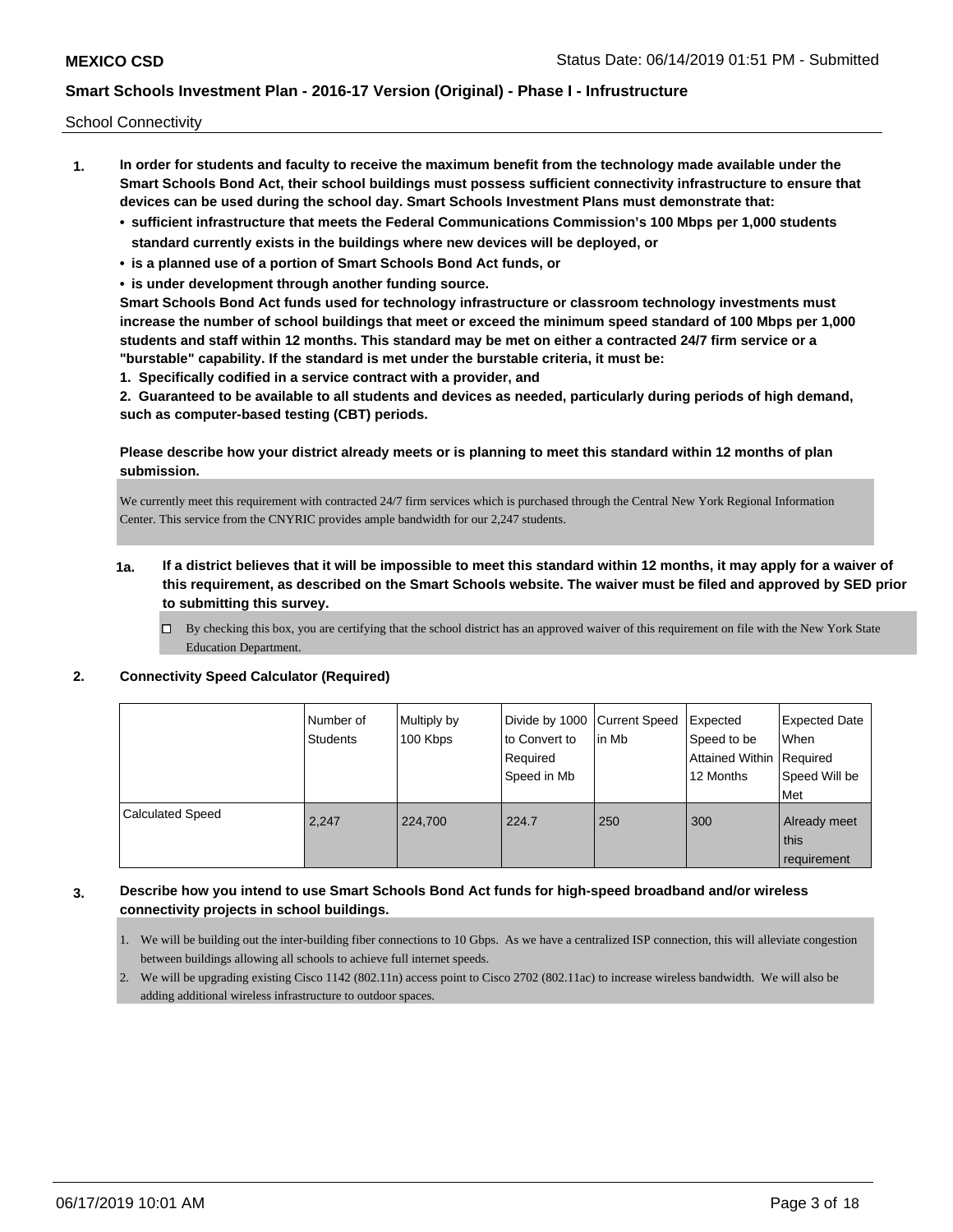School Connectivity

**4. Describe the linkage between the district's District Instructional Technology Plan and the proposed projects. (There should be a link between your response to this question and your response to Question 1 in Part E. Curriculum and Instruction "What are the district's plans to use digital connectivity and technology to improve teaching and learning?)**

Over the last 5 years, Mexico Academy has worked diligently to enhance student learning by bringing innovative instructional technologies and pedagogues to the MACS classroom through our Blended Learning program. In this endeavor, we have provided teachers training in the respond to the needs of the 21st Century learner, we have model best practices in the use of Blended Learning strategies to improve student achievement, and have engage students in technology-enriched activities that are authentic, multidisciplinary, and directly related to academic standards. Currently, approximately 40% of our teachers have participated in extensive and on-going training in this model. As a testament to our commitment to this process, we are adding approximately 15 teachers each year, with the intent to eventually have all of our teachers trained in this model. Our model focuses on the use of technology as a tool for engaging students in meaningful learning experiences. While technology instruction is not the primary purpose, we recognize the importance of using current methodologies that are so prevalent in the lives of our students. We believe that this will increase their engagement in learning new content. Our educational goal is to focus on working with the student to develop the foundational skills to seek, identify and analyze content, with increasing independence over time, using current technologies. This is not an overnight process by any means. Both teachers and students must begin to understand how they play these new roles in learning, prior to it becoming effective in the learning environment.

**5. If the district wishes to have students and staff access the Internet from wireless devices within the school building, or in close proximity to it, it must first ensure that it has a robust Wi-Fi network in place that has sufficient bandwidth to meet user demand.**

**Please describe how you have quantified this demand and how you plan to meet this demand.**

- 1. We have commissioned several site surveys to ensure proper wireless coverage for indoor spaces.
- 2. We have built out or wireless infrastructure over time and have gathered statistics on current infrastructure including concurrent sessions and available bandwidth. As areas approach high utilization, we expand the wireless or re-position APs to suit the needs of that particular area.
- 3. During our last expansion, we moved to Cisco 2702 APs to accommodate the 802.11ac standard. We plan to use Smart Schools' funds to upgrade the remaining Cisco 1142 access points that do not support the 802.11ac standard.
- **6. As indicated on Page 5 of the guidance, the Office of Facilities Planning will have to conduct a preliminary review of all capital projects, including connectivity projects.**

**Please indicate on a separate row each project number given to you by the Office of Facilities Planning.**

| <b>Project Number</b> |
|-----------------------|
| 46-09-01-06-7-999-BA1 |
| 46-09-01-06-0-004-BA1 |
| 46-09-01-06-0-001-BA1 |
| 46-09-01-06-7-999-BA2 |

**7. Certain high-tech security and connectivity infrastructure projects may be eligible for an expedited review process as determined by the Office of Facilities Planning.**

**Was your project deemed eligible for streamlined review?**

Yes

- **7a. Districts that choose the Streamlined Review Process will be required to certify that they have reviewed all installations with their licensed architect or engineer of record and provide that person's name and license number. The licensed professional must review the products and proposed method of installation prior to implementation and review the work during and after completion in order to affirm that the work was codecompliant, if requested.**
	- $\Box$  I certify that I have reviewed all installations with a licensed architect or engineer of record.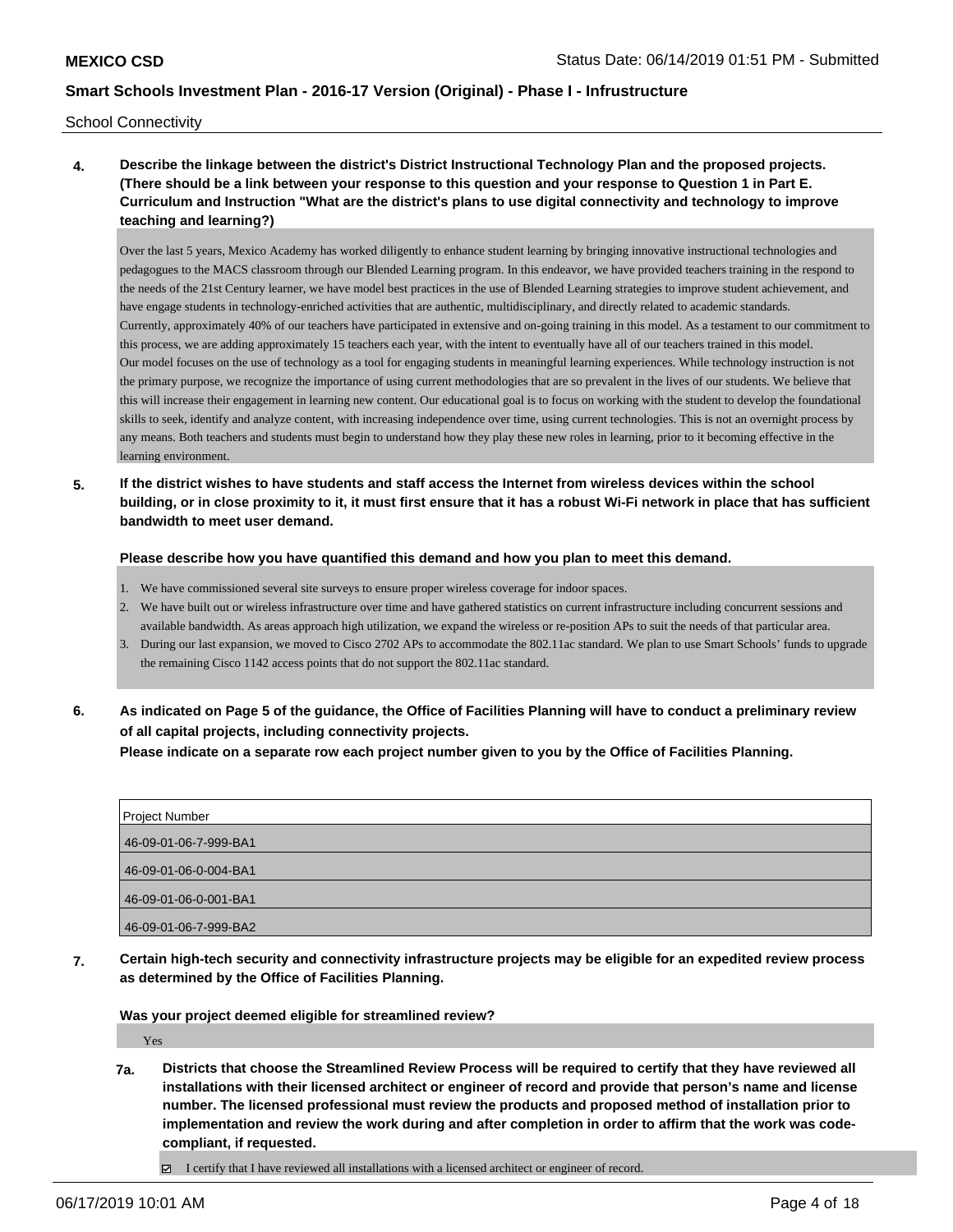School Connectivity

**8. Include the name and license number of the architect or engineer of record.**

| Name            | License Number |
|-----------------|----------------|
| Joseph Kosiorek | 30219274       |

**9. If you are submitting an allocation for School Connectivity complete this table. Note that the calculated Total at the bottom of the table must equal the Total allocation for this category that you entered in the SSIP Overview overall budget.** 

|                                            | Sub-          |
|--------------------------------------------|---------------|
|                                            | Allocation    |
| Network/Access Costs                       | 91,479        |
| <b>Outside Plant Costs</b>                 | 27,342        |
| School Internal Connections and Components | 167,919       |
| Professional Services                      | (No Response) |
| Testing                                    | $\mathbf 0$   |
| Other Upfront Costs                        | 0             |
| <b>Other Costs</b>                         | 9,819         |
| Totals:                                    | 296,559       |

**10. Please detail the type, quantity, per unit cost and total cost of the eligible items under each sub-category. This is especially important for any expenditures listed under the "Other" category. All expenditures must be eligible for tax-exempt financing to be reimbursed through the SSBA. Sufficient detail must be provided so that we can verify this is the case. If you have any questions, please contact us directly through smartschools@nysed.gov. NOTE: Wireless Access Points should be included in this category, not under Classroom Educational Technology, except those that will be loaned/purchased for nonpublic schools.**

| Select the allowable expenditure<br>Item to be purchased<br>type.<br>Repeat to add another item under<br>each type. |                                           | Quantity       | Cost per Item | <b>Total Cost</b> |
|---------------------------------------------------------------------------------------------------------------------|-------------------------------------------|----------------|---------------|-------------------|
| Network/Access Costs                                                                                                | Storage Array                             |                | 30,682        | 30,682            |
| <b>Network/Access Costs</b>                                                                                         | PowerEdge VRTX Chassis                    |                | 9,920         | 9,920             |
| Network/Access Costs                                                                                                | PowerEdge M640 Servers                    | $\overline{2}$ | 5,049         | 10,097            |
| <b>Connections/Components</b>                                                                                       | Array Installation                        |                | 5,951         | 5,951             |
| <b>Connections/Components</b>                                                                                       | <b>Assorted Fiber Connection Hardware</b> |                | 5,056         | 5,056             |
| <b>Outside Plant Costs</b>                                                                                          | <b>Fiber Installation</b>                 |                | 13,621        | 13,621            |
| <b>Connections/Components</b>                                                                                       | 10gb Fiber Upgrade - Hardware             |                | 9,589         | 9,589             |
| <b>Connections/Components</b><br>10gb Fiber Installation                                                            |                                           |                | 23,940        | 23,940            |
| <b>Outside Plant Costs</b><br>Re-labeling/certify existing cat5/6<br>cables                                         |                                           |                | 13,721        | 13,721            |
| Connections/Components                                                                                              | Intermediate Data Facility Hardware       | 1              | 8,809         | 8,809             |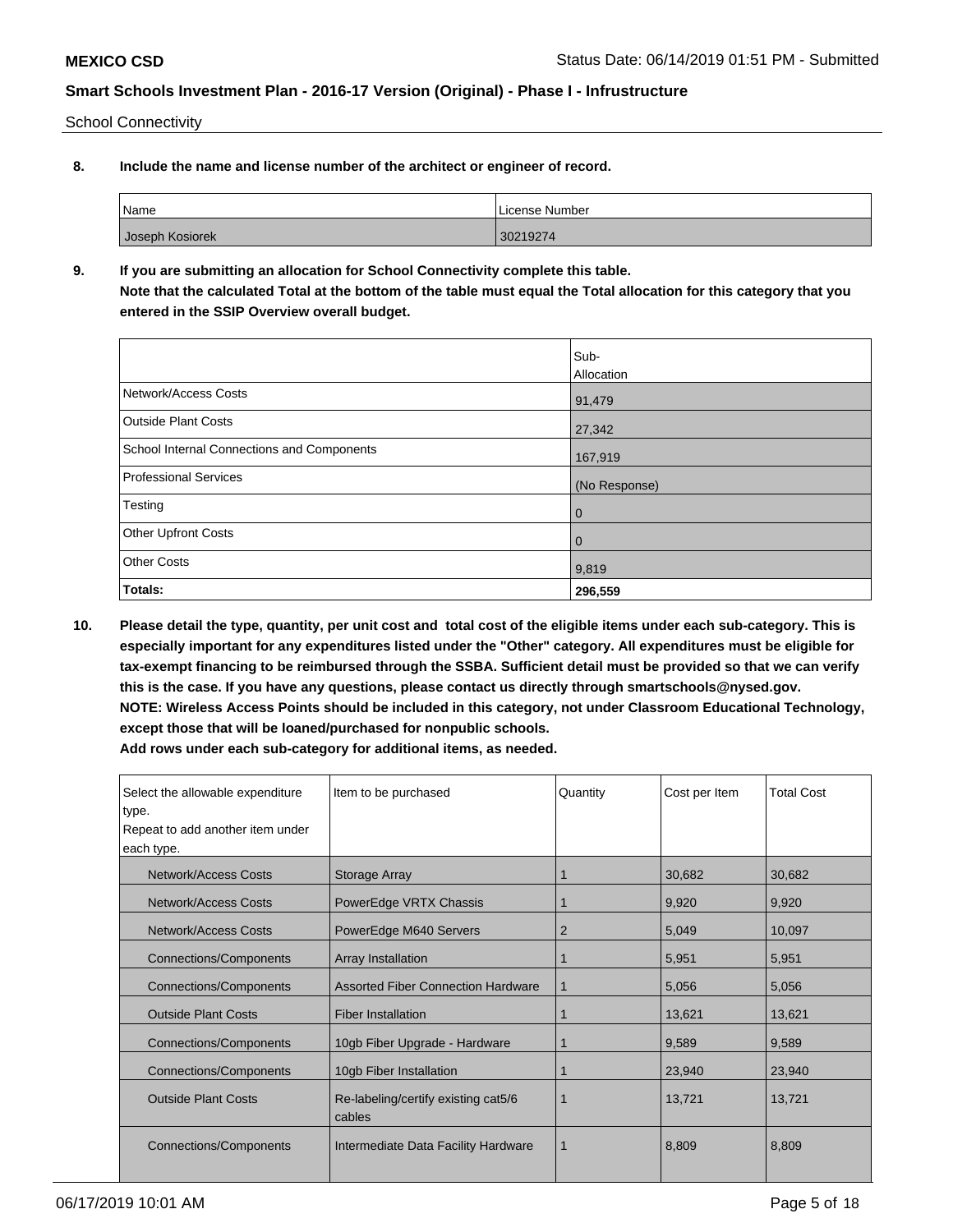School Connectivity

| Select the allowable expenditure<br>type.<br>Repeat to add another item under<br>each type. | Item to be purchased     | Quantity | Cost per Item | <b>Total Cost</b> |
|---------------------------------------------------------------------------------------------|--------------------------|----------|---------------|-------------------|
| <b>Connections/Components</b>                                                               | <b>IDF</b> Installation  |          | 9,574         | 9,574             |
| Network/Access Costs                                                                        | Cisco Aironet AP2802I    | 69       | 591           | 40,779            |
| <b>Other Costs</b>                                                                          | <b>Contingency Costs</b> |          | 9,819         | 9,819             |
| <b>Connections/Components</b>                                                               | Smartboard Installation  | 175      | 600           | 105,000           |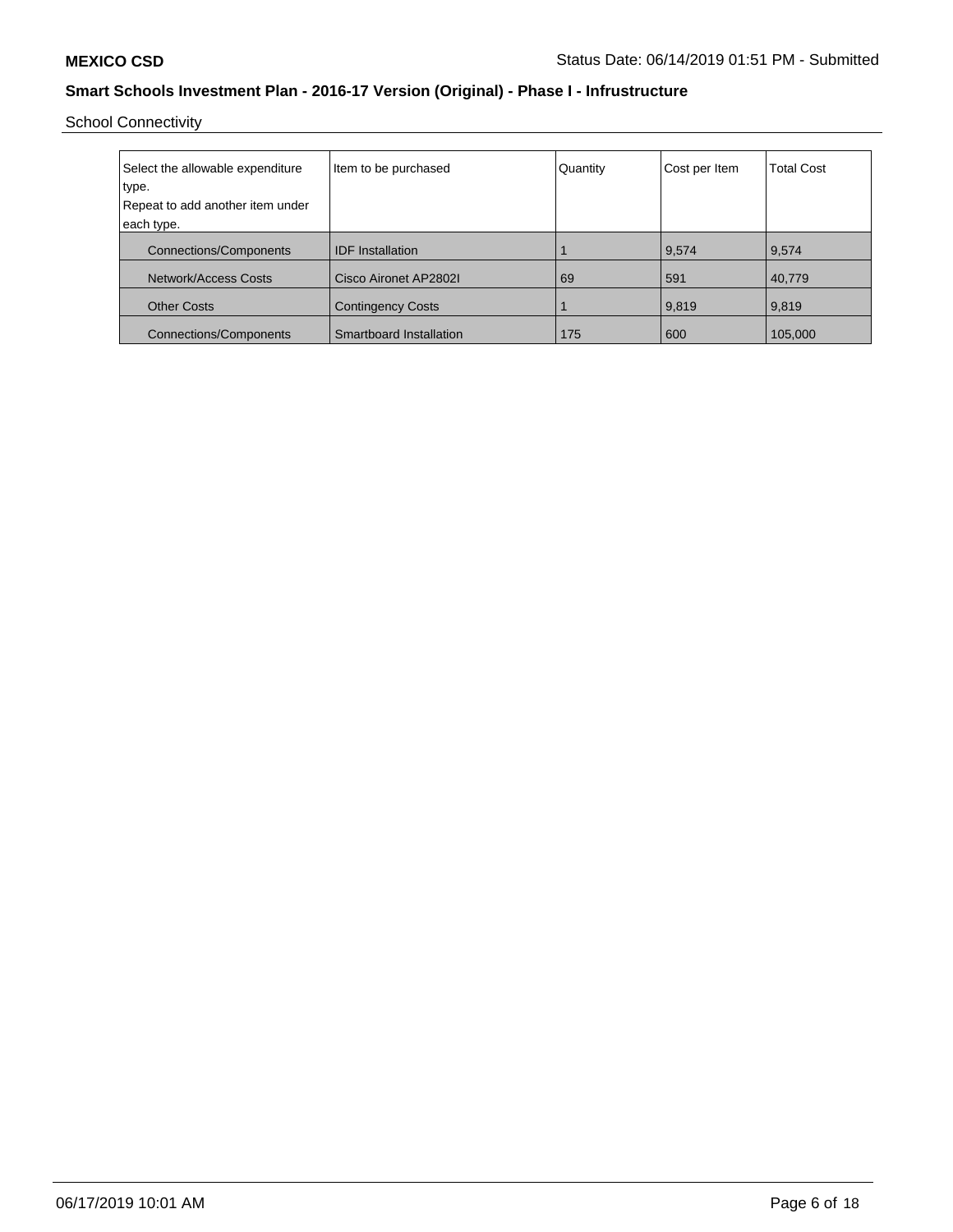Community Connectivity (Broadband and Wireless)

**1. Describe how you intend to use Smart Schools Bond Act funds for high-speed broadband and/or wireless connectivity projects in the community.**

(No Response)

**2. Please describe how the proposed project(s) will promote student achievement and increase student and/or staff access to the Internet in a manner that enhances student learning and/or instruction outside of the school day and/or school building.**

(No Response)

**3. Community connectivity projects must comply with all the necessary local building codes and regulations (building and related permits are not required prior to plan submission).**

 $\Box$  I certify that we will comply with all the necessary local building codes and regulations.

**4. Please describe the physical location of the proposed investment.**

(No Response)

**5. Please provide the initial list of partners participating in the Community Connectivity Broadband Project, along with their Federal Tax Identification (Employer Identification) number.**

| <b>Project Partners</b> | Federal ID#   |
|-------------------------|---------------|
| (No Response)           | (No Response) |

**6. If you are submitting an allocation for Community Connectivity, complete this table.**

**Note that the calculated Total at the bottom of the table must equal the Total allocation for this category that you entered in the SSIP Overview overall budget.**

|                                    | Sub-Allocation |
|------------------------------------|----------------|
| Network/Access Costs               | (No Response)  |
| <b>Outside Plant Costs</b>         | (No Response)  |
| <b>Tower Costs</b>                 | (No Response)  |
| <b>Customer Premises Equipment</b> | (No Response)  |
| <b>Professional Services</b>       | (No Response)  |
| Testing                            | (No Response)  |
| <b>Other Upfront Costs</b>         | (No Response)  |
| <b>Other Costs</b>                 | (No Response)  |
| Totals:                            | 0              |

**7. Please detail the type, quantity, per unit cost and total cost of the eligible items under each sub-category. This is especially important for any expenditures listed under the "Other" category. All expenditures must be capital-bond eligible to be reimbursed through the SSBA. If you have any questions, please contact us directly through smartschools@nysed.gov.**

| Select the allowable expenditure | Item to be purchased | Quantity      | Cost per Item | <b>Total Cost</b> |
|----------------------------------|----------------------|---------------|---------------|-------------------|
| type.                            |                      |               |               |                   |
| Repeat to add another item under |                      |               |               |                   |
| each type.                       |                      |               |               |                   |
| (No Response)                    | (No Response)        | (No Response) | (No Response) | (No Response)     |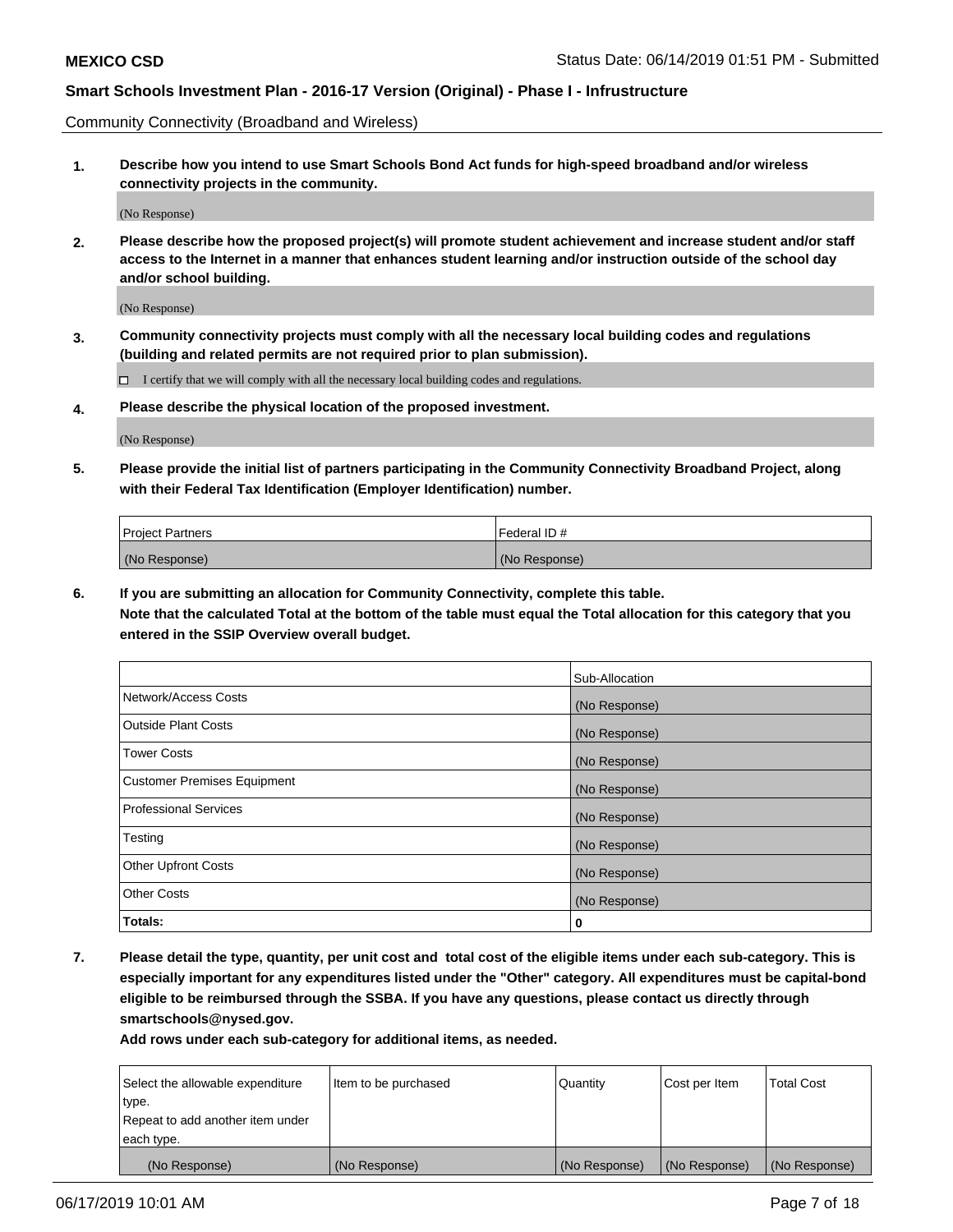#### Classroom Learning Technology

**1. In order for students and faculty to receive the maximum benefit from the technology made available under the Smart Schools Bond Act, their school buildings must possess sufficient connectivity infrastructure to ensure that devices can be used during the school day. Smart Schools Investment Plans must demonstrate that sufficient infrastructure that meets the Federal Communications Commission's 100 Mbps per 1,000 students standard currently exists in the buildings where new devices will be deployed, or is a planned use of a portion of Smart Schools Bond Act funds, or is under development through another funding source. Smart Schools Bond Act funds used for technology infrastructure or classroom technology investments must increase the number of school buildings that meet or exceed the minimum speed standard of 100 Mbps per 1,000 students and staff within 12 months. This standard may be met on either a contracted 24/7 firm service or a "burstable" capability. If the standard is met under the burstable criteria, it must be:**

**1. Specifically codified in a service contract with a provider, and**

**2. Guaranteed to be available to all students and devices as needed, particularly during periods of high demand, such as computer-based testing (CBT) periods.**

**Please describe how your district already meets or is planning to meet this standard within 12 months of plan submission.**

We currently meet the 100 Mbps standard by contracting with the Regional Information Center or OCM BOCES. We currently meet this requirement with contracted 24/7 firm services which is purchased through the Central New York Regional Information Center. This service from the CNYRIC provides ample bandwidth for our 2,247 students.

- **1a. If a district believes that it will be impossible to meet this standard within 12 months, it may apply for a waiver of this requirement, as described on the Smart Schools website. The waiver must be filed and approved by SED prior to submitting this survey.**
	- By checking this box, you are certifying that the school district has an approved waiver of this requirement on file with the New York State Education Department.

#### **2. Connectivity Speed Calculator (Required)**

|                         | Number of<br><b>Students</b> | Multiply by<br>100 Kbps | Divide by 1000 Current Speed<br>to Convert to<br>Required<br>Speed in Mb | l in Mb | Expected<br>Speed to be<br>Attained Within   Required<br>12 Months | <b>Expected Date</b><br><b>When</b><br>Speed Will be<br>Met |
|-------------------------|------------------------------|-------------------------|--------------------------------------------------------------------------|---------|--------------------------------------------------------------------|-------------------------------------------------------------|
| <b>Calculated Speed</b> | 2.247                        | 224,700                 | 224.7                                                                    | 250     | 300                                                                | Already meet<br>the minimum<br>requirement.                 |

**3. If the district wishes to have students and staff access the Internet from wireless devices within the school building, or in close proximity to it, it must first ensure that it has a robust Wi-Fi network in place that has sufficient bandwidth to meet user demand.**

**Please describe how you have quantified this demand and how you plan to meet this demand.**

We had recently completed a wireless density project to ensure that all instructional areas and common areas of buildings have wireless wireless access that supports enhance digital learning at all levels. Key users of our wireless are our over 60 Blended Learning teachers who use technology as a part of their daily instruction.

- Deployed 152 802.11 N and AC Access Points throughout the district using site surveys to ensure full coverage for all learning spaces.
- Monitor Access Point performance through PRIME Infrastructure to ensure proper performance.
- 1Gb uplink from each AP to current wired network.
- 240 Mbps of Internet bandwidth with approximate peak usage around 170 Mbs.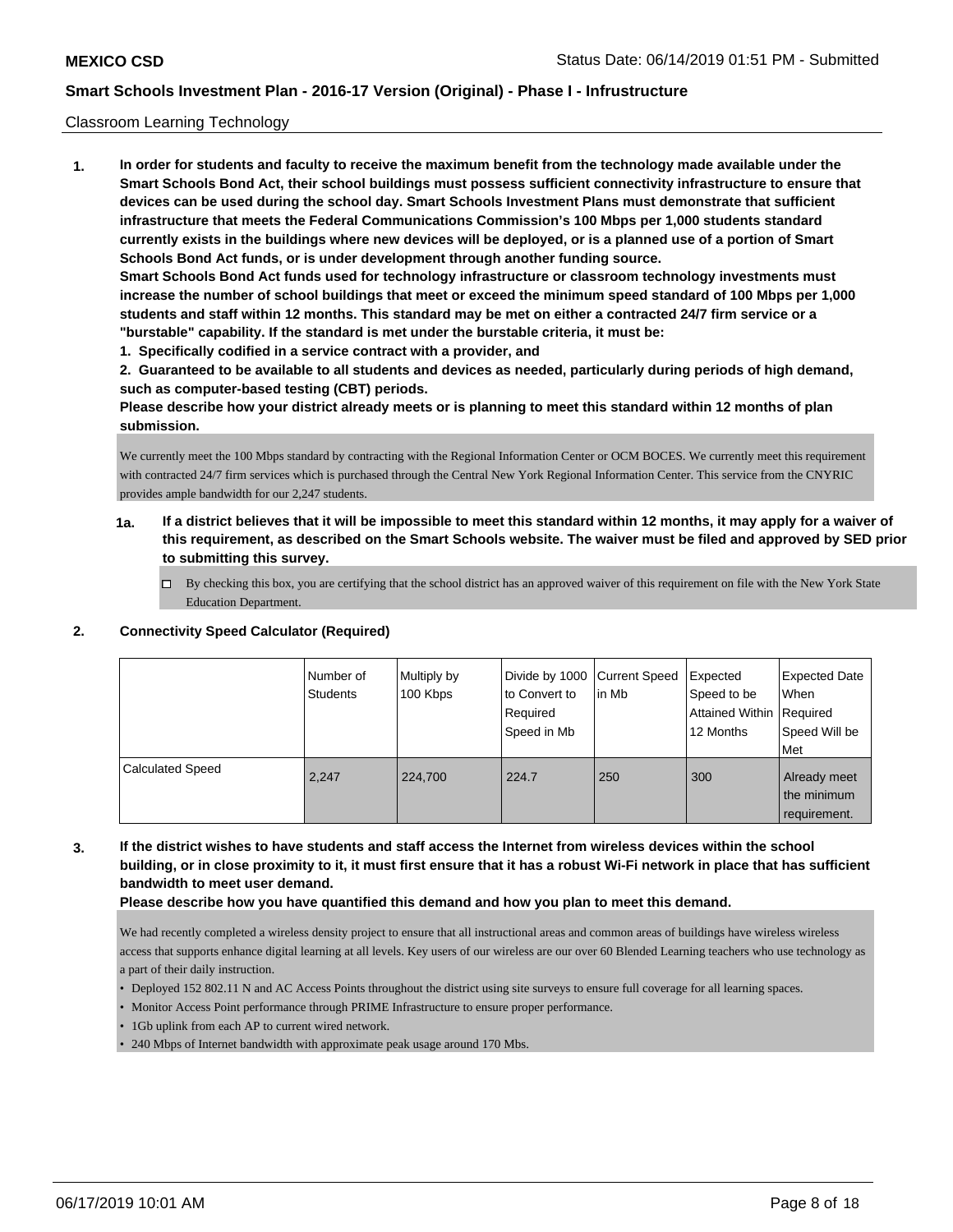#### Classroom Learning Technology

**4. All New York State public school districts are required to complete and submit an Instructional Technology Plan survey to the New York State Education Department in compliance with Section 753 of the Education Law and per Part 100.12 of the Commissioner's Regulations. Districts that include educational technology purchases as part of their Smart Schools Investment Plan must have a submitted and approved Instructional Technology Plan survey on file with the New York State Education**

# **Department.**

- By checking this box, you are certifying that the school district has an approved Instructional Technology Plan survey on file with the New York State Education Department.
- **5. Describe the devices you intend to purchase and their compatibility with existing or planned platforms or systems. Specifically address the adequacy of each facility's electrical, HVAC and other infrastructure necessary to install and support the operation of the planned technology.**

In this phase, Mexico Academy will be investing in an upgrade of our aging SmartBoards. With Smartboards deployed in the district over the last 10 years, many boards are beginning to fail and become troublesome. We plan to replace boards with Smart Interactive Flat panels. These interactive panels come with additional instructional features that will be included in our Professional Development training that will be required for all recipients.

All panels will be installed in the same location as the previous SmartBoards and will not require additional electrical or infrastructure work..

#### **6. Describe how the proposed technology purchases will:**

- **> enhance differentiated instruction;**
- **> expand student learning inside and outside the classroom;**
- **> benefit students with disabilities and English language learners; and**
- **> contribute to the reduction of other learning gaps that have been identified within the district.**

**The expectation is that districts will place a priority on addressing the needs of students who struggle to succeed in a rigorous curriculum. Responses in this section should specifically address this concern and align with the district's Instructional Technology Plan (in particular Question 2 of E. Curriculum and Instruction: "Does the district's instructional technology plan address the needs of students with disabilities to ensure equitable access to instruction, materials and assessments?" and Question 3 of the same section: "Does the district's instructional technology plan address the provision of assistive technology specifically for students with disabilities to ensure access to and participation in the general curriculum?"**

Mexico Academy and CSD strives to provide appropriate learning tools for all our students. Teachers utilize laptops, desktops, iPads, and interactive displays in all classrooms to provide our students with visually rich content and to engage students in active learning. Many of our teachers utilize interactive displays to Skype and participate in Distance Learning opportunities. Classes share ideas and content with classes in other building, states and countries. This collaborative learning focus is integral to our districts focus on developing creativity, communication, critical thinking and creative problem solving in all our students.

While ELL and Students with Disabilities benefit from the above technologies in their classrooms, we also provide assistive technologies to these students to support their learning. Desktop computers, laptops, and tablets come equipped with software and Apps such as Read White Gold, Proloquo, Zoom Text, C-Print, Microsoft Learning Tools, and many other titles.

We are very proud of level of support we make available to all of our students and look forward continued enhancements.

**7. Where appropriate, describe how the proposed technology purchases will enhance ongoing communication with parents and other stakeholders and help the district facilitate technology-based regional partnerships, including distance learning and other efforts.**

The district has embraced Distance Learning as a tools for teachers to collaborate and partner with other classrooms or districts. We use the SmartBoards or Interactive Panels to Skype and also subscribe to CiTi BOCES's Distance Learning CoSer. The replacement of the SmartBoards with the Interactive Panels will provide enhance image and sound quality for our Distance Learning programs.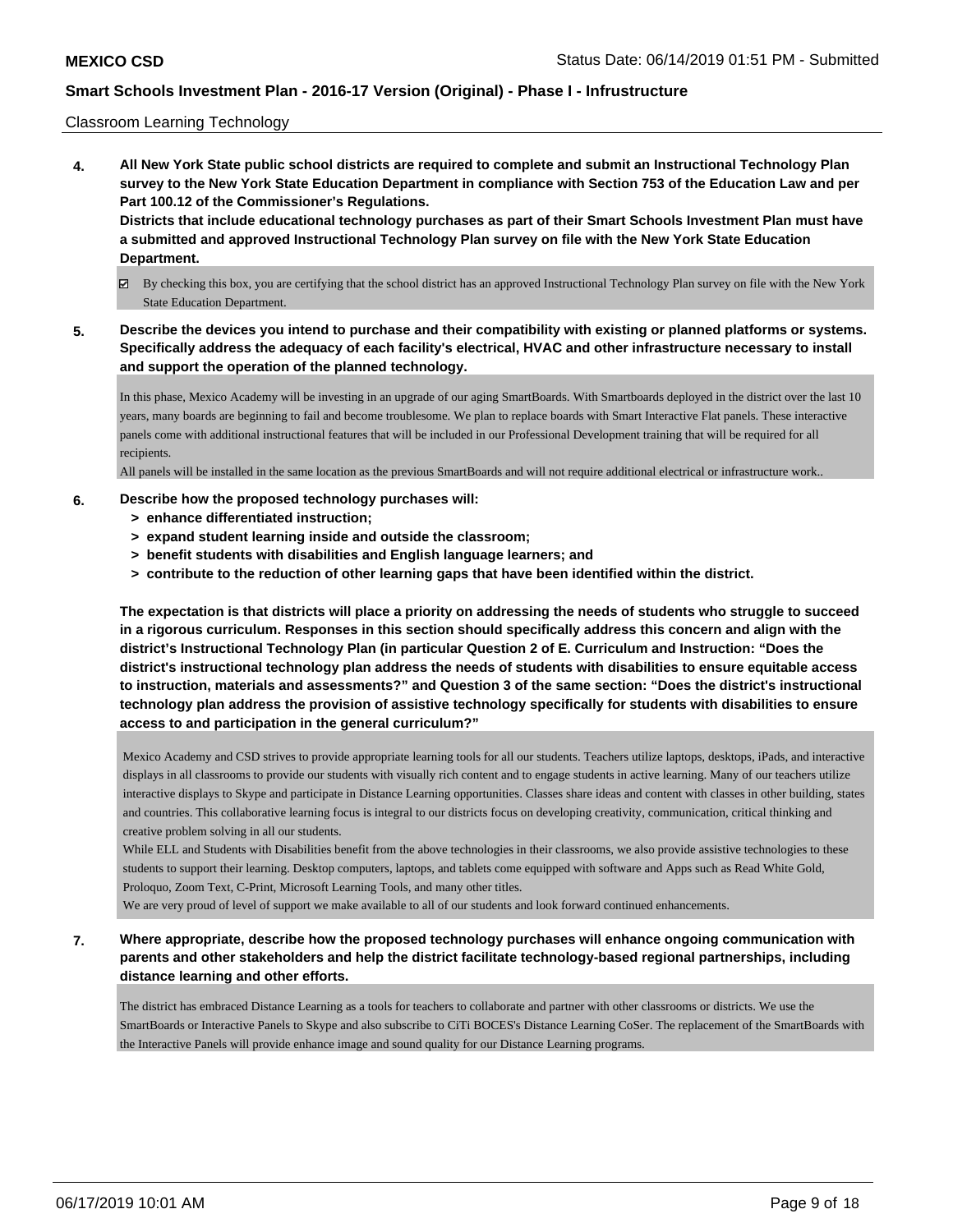#### Classroom Learning Technology

**8. Describe the district's plan to provide professional development to ensure that administrators, teachers and staff can employ the technology purchased to enhance instruction successfully.**

**Note: This response should be aligned and expanded upon in accordance with your district's response to Question 1 of F. Professional Development of your Instructional Technology Plan: "Please provide a summary of professional development offered to teachers and staff, for the time period covered by this plan, to support technology to enhance teaching and learning. Please include topics, audience and method of delivery within your summary."**

As we continue the transition to technology based learning, the interaction between content knowledge, instructional pedagogy and technology based skills development becomes paramount to the success of the individual learner within a Blended learning model. We prioritize our professional development to promote technological literacy and facilitate the effective use of all appropriate technology.

According to the New York State Professional Development Standards:

Effective professional development fosters a culture of continuous improvement for all engaged in the learning endeavor.

We believe that the purpose of Mexico's professional development is to strengthen the instructional skills of all of the staff that work directly or indirectly with our students. To that end, we also believe that the blended learning environment is a significant new development in addressing the needs of our diverse learners. Blended learning directly and seamlessly infuses technology to engage the learner and enhance teaching and learning. For many of our educators, this is a significant shift in their approach to instruction. While not an exhaustive list, we plan to address:

- Schoology
- Touchcast
- tABs (Technology Academic Bookmarks)
- BeeBots
- Screencast-O-Matic
- Castle Learning
- Moby Max
- Smart Notebook

Professional development is most effective when it takes place in professional learning communities.

Professional development is most effective when it is job embedded, directly relevant to classroom practice, provided over time, and when it provides opportunity for practice of new strategies, time to reflect on changes, and time to integrate new learning into the teaching practice.

In keeping with the above recommendations from NYSED, we model what we know to be good classroom instruction. This means that we meet the learner (in this case, the educator) where they are and move them along the continuum toward instructional excellence. This requires differentiation in a variety of methods include providing PD:

- 1. at various times such as extended summer academies, before school, direct support and modeling in the classroom during instruction, after school;
- 2. in various settings such as individual, small group, or whole group
- 3. at various levels such as beginner, intermediate, and advanced levels of training
- 4. and targeted to the various roles in our district such as paraprofessionals, teachers, and administrators.

Professional development is most effective when adequate resources are provided. Resources include money, people, and time. Resources necessarily come from a variety of sources, and must be sufficiently sustained over time to insure the full impact of professional development. Resources are adequate when they ensure that all educators can study, practice, reflect, receive feedback on practice, and implement knowledge and skills necessary to be effective with their students and others.

Finally, NYSED recognizes the need to "put your money where your mouth is". While we have prioritized significant district funds to begin the implementation of the Blended Learning model in our district, the planned extension of this model to all classrooms will require more that we currently have available. We anticipate that the infusion of additional dollars via the Smart Schools Bond Act will help us to realize our goal of providing cutting edge instruction to our students.

### **9. Districts must contact the SUNY/CUNY teacher preparation program that supplies the largest number of the district's new teachers to request advice on innovative uses and best practices at the intersection of pedagogy and educational technology.**

By checking this box, you certify that you have contacted the SUNY/CUNY teacher preparation program that supplies the largest number of your new teachers to request advice on these issues.

#### **9a. Please enter the name of the SUNY or CUNY Institution that you contacted.**

SUNY at Oswego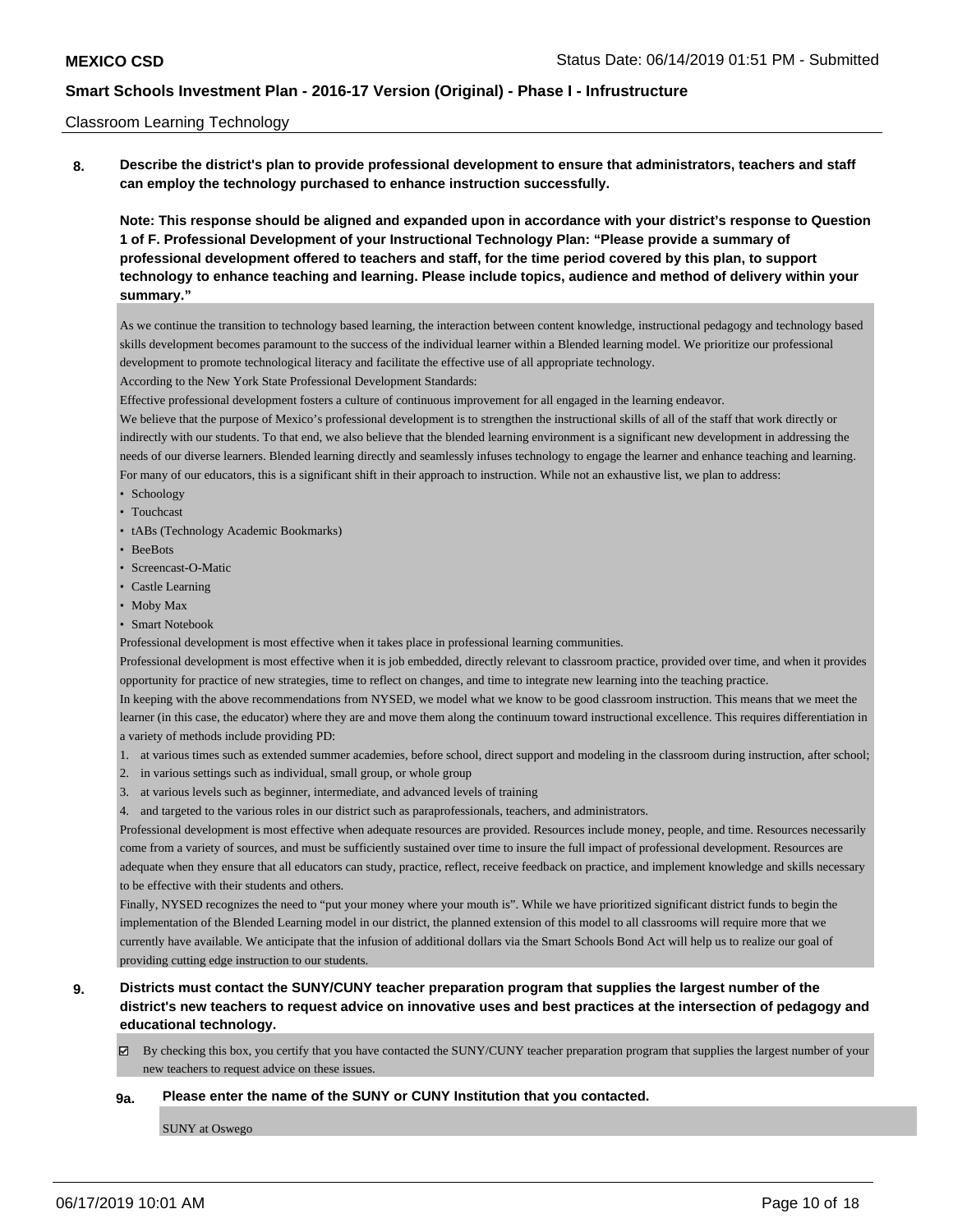Classroom Learning Technology

**9b. Enter the primary Institution phone number.**

3153122102

**9c. Enter the name of the contact person with whom you consulted and/or will be collaborating with on innovative uses of technology and best practices.**

Dr. Pamela Michel

**10. A district whose Smart Schools Investment Plan proposes the purchase of technology devices and other hardware must account for nonpublic schools in the district.**

**Are there nonpublic schools within your school district?**

Yes

**Z** No

**11. Nonpublic Classroom Technology Loan Calculator**

**The Smart Schools Bond Act provides that any Classroom Learning Technology purchases made using Smart Schools funds shall be lent, upon request, to nonpublic schools in the district. However, no school district shall be required to loan technology in amounts greater than the total obtained and spent on technology pursuant to the Smart Schools Bond Act and the value of such loan may not exceed the total of \$250 multiplied by the nonpublic school enrollment in the base year at the time of enactment. See:**

**http://www.p12.nysed.gov/mgtserv/smart\_schools/docs/Smart\_Schools\_Bond\_Act\_Guidance\_04.27.15\_Final.pdf.**

|                                       | 1. Classroom<br>Technology<br>Sub-allocation | 2. Public<br>l Enrollment<br>(2014-15)     | l 3. Nonpublic<br>l Enrollment<br>$(2014 - 15)$ | l 4. Sum of<br>l Public and<br>l Nonpublic<br>Enrollment | 15. Total Per<br>Pupil Sub-<br>l allocation | l 6. Total<br>Nonpublic Loan<br>Amount |
|---------------------------------------|----------------------------------------------|--------------------------------------------|-------------------------------------------------|----------------------------------------------------------|---------------------------------------------|----------------------------------------|
| Calculated Nonpublic Loan<br>l Amount |                                              | (No Response) $ (No$ Response) $ 0\rangle$ |                                                 |                                                          | (No Response) $ (No$ Response) $ 0\rangle$  |                                        |

**12. To ensure the sustainability of technology purchases made with Smart Schools funds, districts must demonstrate a long-term plan to maintain and replace technology purchases supported by Smart Schools Bond Act funds. This sustainability plan shall demonstrate a district's capacity to support recurring costs of use that are ineligible for Smart Schools Bond Act funding such as device maintenance, technical support, Internet and wireless fees, maintenance of hotspots, staff professional development, building maintenance and the replacement of incidental items. Further, such a sustainability plan shall include a long-term plan for the replacement of purchased devices and equipment at the end of their useful life with other funding sources.**

By checking this box, you certify that the district has a sustainability plan as described above.

**13. Districts must ensure that devices purchased with Smart Schools Bond funds will be distributed, prepared for use, maintained and supported appropriately. Districts must maintain detailed device inventories in accordance with generally accepted accounting principles.**

By checking this box, you certify that the district has a distribution and inventory management plan and system in place.

**14. If you are submitting an allocation for Classroom Learning Technology complete this table. Note that the calculated Total at the bottom of the table must equal the Total allocation for this category that you entered in the SSIP Overview overall budget.**

|                         | Sub-Allocation |
|-------------------------|----------------|
| Interactive Whiteboards | 743.400        |
| Computer Servers        | (No Response)  |
| Desktop Computers       | (No Response)  |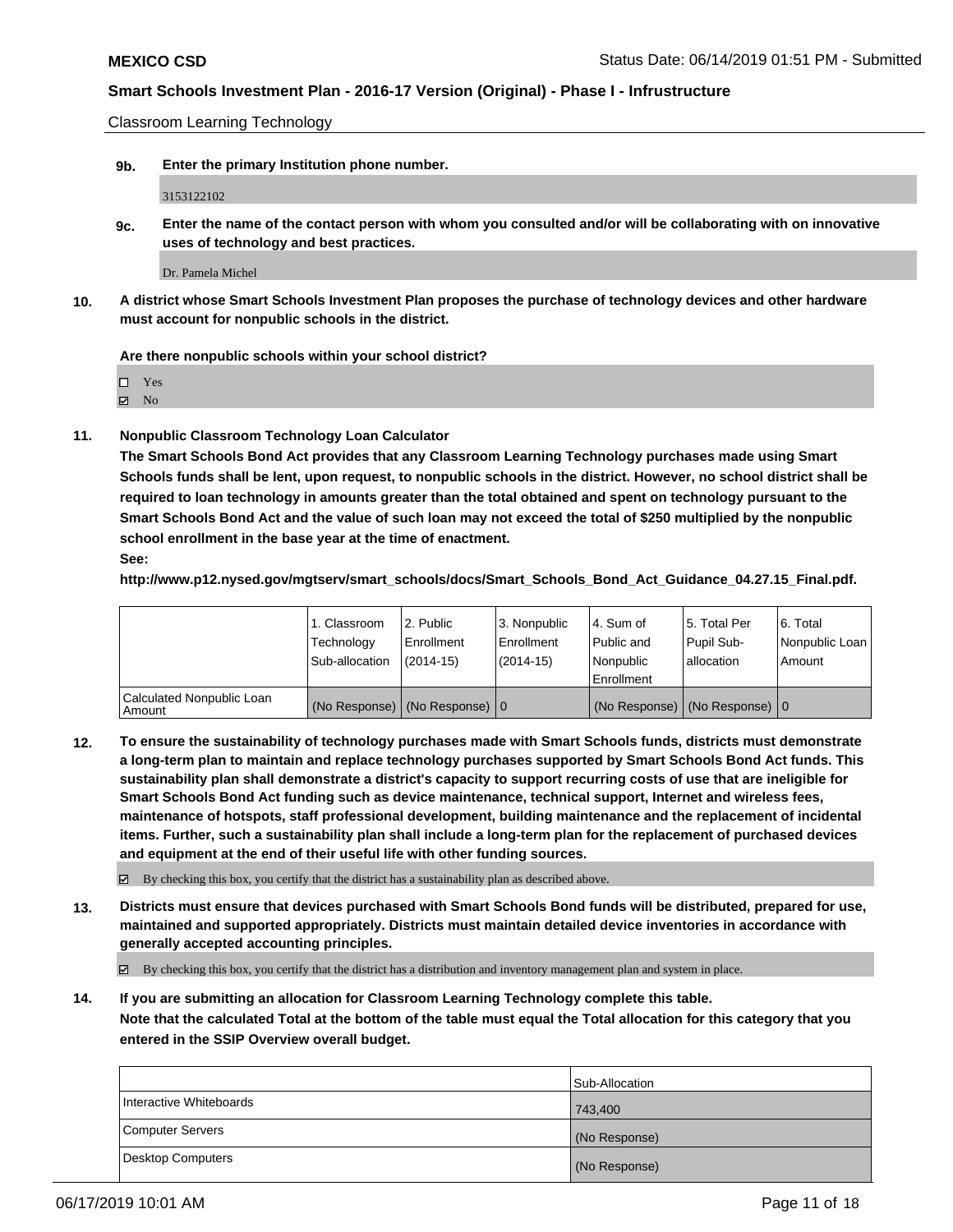Classroom Learning Technology

|                         | Sub-Allocation |
|-------------------------|----------------|
| Laptop Computers        | (No Response)  |
| <b>Tablet Computers</b> | (No Response)  |
| <b>Other Costs</b>      | 9,275          |
| <b>Totals:</b>          | 752,675        |

**15. Please detail the type, quantity, per unit cost and total cost of the eligible items under each sub-category. This is especially important for any expenditures listed under the "Other" category. All expenditures must be capital-bond eligible to be reimbursed through the SSBA. If you have any questions, please contact us directly through smartschools@nysed.gov.**

**Please specify in the "Item to be Purchased" field which specific expenditures and items are planned to meet the district's nonpublic loan requirement, if applicable.**

**NOTE: Wireless Access Points that will be loaned/purchased for nonpublic schools should ONLY be included in this category, not under School Connectivity, where public school districts would list them.**

| Select the allowable expenditure | Item to be Purchased            | Quantity | Cost per Item | <b>Total Cost</b> |
|----------------------------------|---------------------------------|----------|---------------|-------------------|
| type.                            |                                 |          |               |                   |
| Repeat to add another item under |                                 |          |               |                   |
| each type.                       |                                 |          |               |                   |
| Interactive Whiteboards          | <b>Smart Interactive Panels</b> | 175      | 3,999         | 699,825           |
| Interactive Whiteboards          | <b>Wall Display Mount</b>       | 175      | 249           | 43,575            |
| <b>Other Costs</b>               | Cabling                         | 175      | 28            | 4,900             |
| <b>Other Costs</b>               | <b>Wiring Hardware</b>          | 175      | 25            | 4,375             |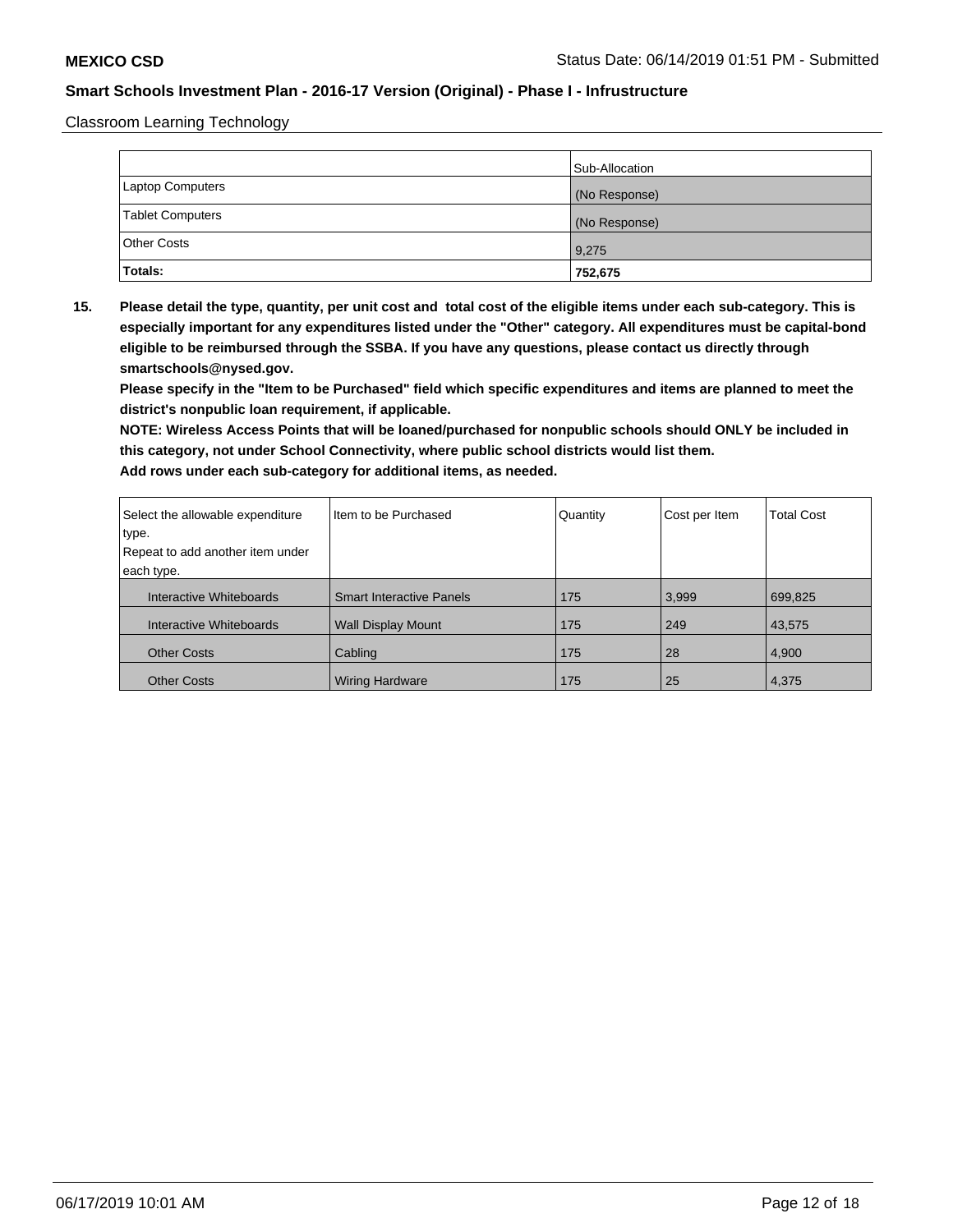#### Pre-Kindergarten Classrooms

**1. Provide information regarding how and where the district is currently serving pre-kindergarten students and justify the need for additional space with enrollment projections over 3 years.**

(No Response)

- **2. Describe the district's plan to construct, enhance or modernize education facilities to accommodate prekindergarten programs. Such plans must include:**
	- **Specific descriptions of what the district intends to do to each space;**
	- **An affirmation that pre-kindergarten classrooms will contain a minimum of 900 square feet per classroom;**
	- **The number of classrooms involved;**
	- **The approximate construction costs per classroom; and**
	- **Confirmation that the space is district-owned or has a long-term lease that exceeds the probable useful life of the improvements.**

(No Response)

**3. Smart Schools Bond Act funds may only be used for capital construction costs. Describe the type and amount of additional funds that will be required to support ineligible ongoing costs (e.g. instruction, supplies) associated with any additional pre-kindergarten classrooms that the district plans to add.**

(No Response)

**4. All plans and specifications for the erection, repair, enlargement or remodeling of school buildings in any public school district in the State must be reviewed and approved by the Commissioner. Districts that plan capital projects using their Smart Schools Bond Act funds will undergo a Preliminary Review Process by the Office of Facilities Planning.**

**Please indicate on a separate row each project number given to you by the Office of Facilities Planning.**

| Project Number |  |
|----------------|--|
| (No Response)  |  |
|                |  |

**5. If you have made an allocation for Pre-Kindergarten Classrooms, complete this table.**

**Note that the calculated Total at the bottom of the table must equal the Total allocation for this category that you entered in the SSIP Overview overall budget.**

|                                          | Sub-Allocation |
|------------------------------------------|----------------|
| Construct Pre-K Classrooms               | (No Response)  |
| Enhance/Modernize Educational Facilities | (No Response)  |
| <b>Other Costs</b>                       | (No Response)  |
| Totals:                                  | 0              |

**6. Please detail the type, quantity, per unit cost and total cost of the eligible items under each sub-category. This is especially important for any expenditures listed under the "Other" category. All expenditures must be capital-bond eligible to be reimbursed through the SSBA. If you have any questions, please contact us directly through smartschools@nysed.gov.**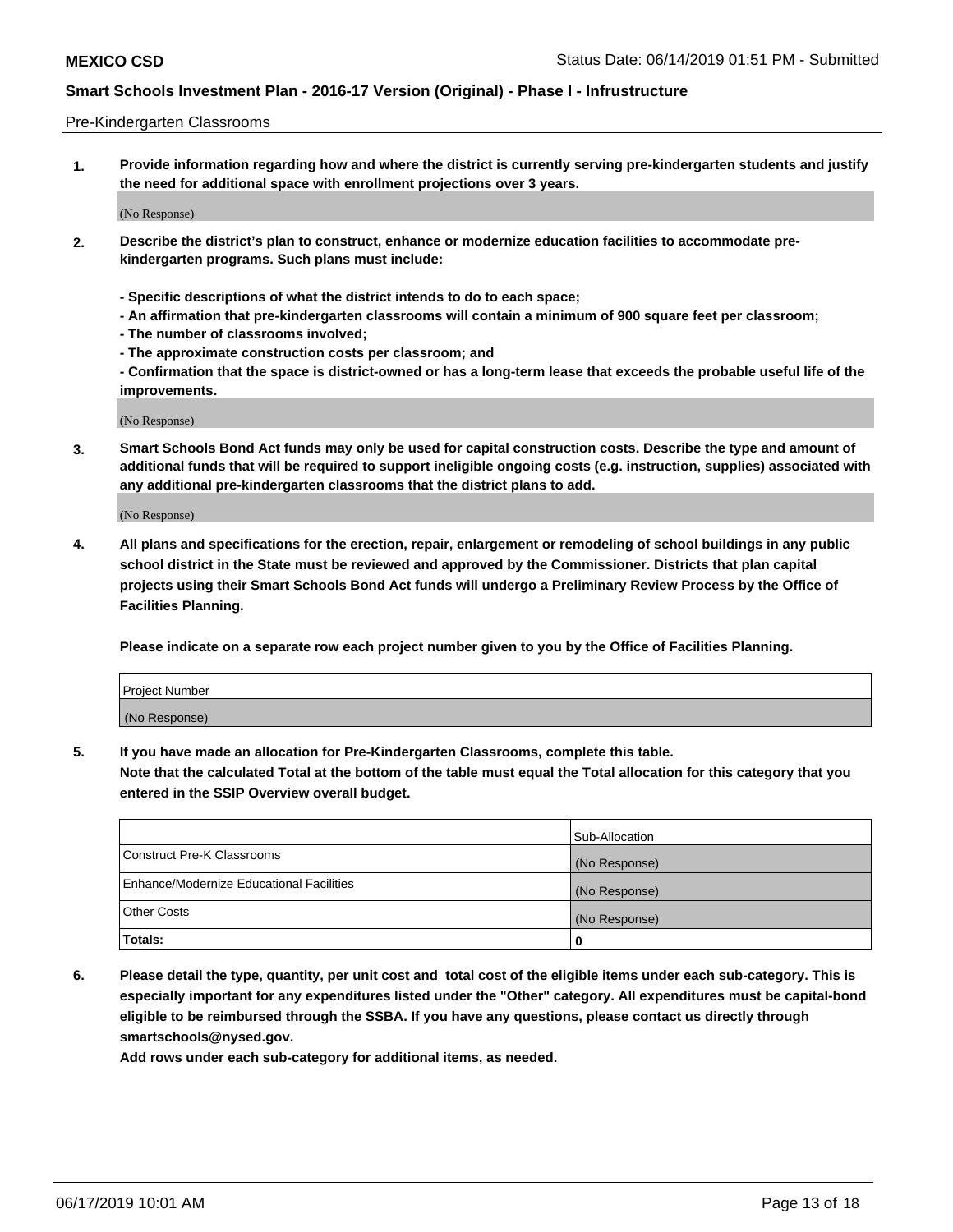Pre-Kindergarten Classrooms

| Select the allowable expenditure | Item to be purchased | Quantity      | Cost per Item | <b>Total Cost</b> |
|----------------------------------|----------------------|---------------|---------------|-------------------|
| type.                            |                      |               |               |                   |
| Repeat to add another item under |                      |               |               |                   |
| each type.                       |                      |               |               |                   |
| (No Response)                    | (No Response)        | (No Response) | (No Response) | (No Response)     |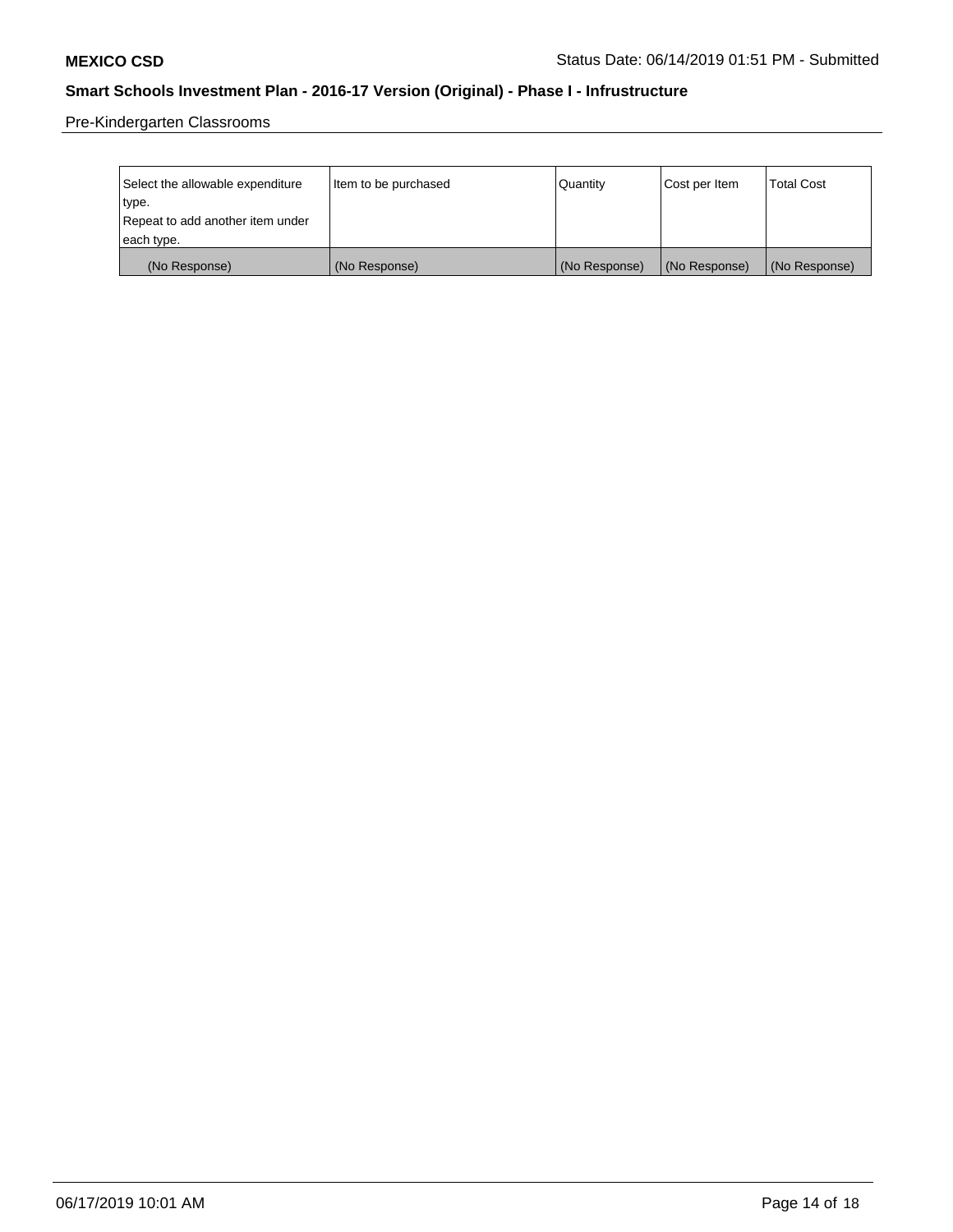Replace Transportable Classrooms

**1. Describe the district's plan to construct, enhance or modernize education facilities to provide high-quality instructional space by replacing transportable classrooms.**

(No Response)

**2. All plans and specifications for the erection, repair, enlargement or remodeling of school buildings in any public school district in the State must be reviewed and approved by the Commissioner. Districts that plan capital projects using their Smart Schools Bond Act funds will undergo a Preliminary Review Process by the Office of Facilities Planning.**

**Please indicate on a separate row each project number given to you by the Office of Facilities Planning.**

| Project Number |  |
|----------------|--|
|                |  |
|                |  |
|                |  |
|                |  |
| (No Response)  |  |
|                |  |
|                |  |
|                |  |

**3. For large projects that seek to blend Smart Schools Bond Act dollars with other funds, please note that Smart Schools Bond Act funds can be allocated on a pro rata basis depending on the number of new classrooms built that directly replace transportable classroom units.**

**If a district seeks to blend Smart Schools Bond Act dollars with other funds describe below what other funds are being used and what portion of the money will be Smart Schools Bond Act funds.**

(No Response)

**4. If you have made an allocation for Replace Transportable Classrooms, complete this table. Note that the calculated Total at the bottom of the table must equal the Total allocation for this category that you entered in the SSIP Overview overall budget.**

|                                                | Sub-Allocation |
|------------------------------------------------|----------------|
| Construct New Instructional Space              | (No Response)  |
| Enhance/Modernize Existing Instructional Space | (No Response)  |
| <b>Other Costs</b>                             | (No Response)  |
| Totals:                                        | 0              |

**5. Please detail the type, quantity, per unit cost and total cost of the eligible items under each sub-category. This is especially important for any expenditures listed under the "Other" category. All expenditures must be capital-bond eligible to be reimbursed through the SSBA. If you have any questions, please contact us directly through smartschools@nysed.gov.**

| Select the allowable expenditure | Item to be purchased | l Quantitv    | Cost per Item | <b>Total Cost</b> |
|----------------------------------|----------------------|---------------|---------------|-------------------|
| type.                            |                      |               |               |                   |
| Repeat to add another item under |                      |               |               |                   |
| each type.                       |                      |               |               |                   |
| (No Response)                    | (No Response)        | (No Response) | (No Response) | (No Response)     |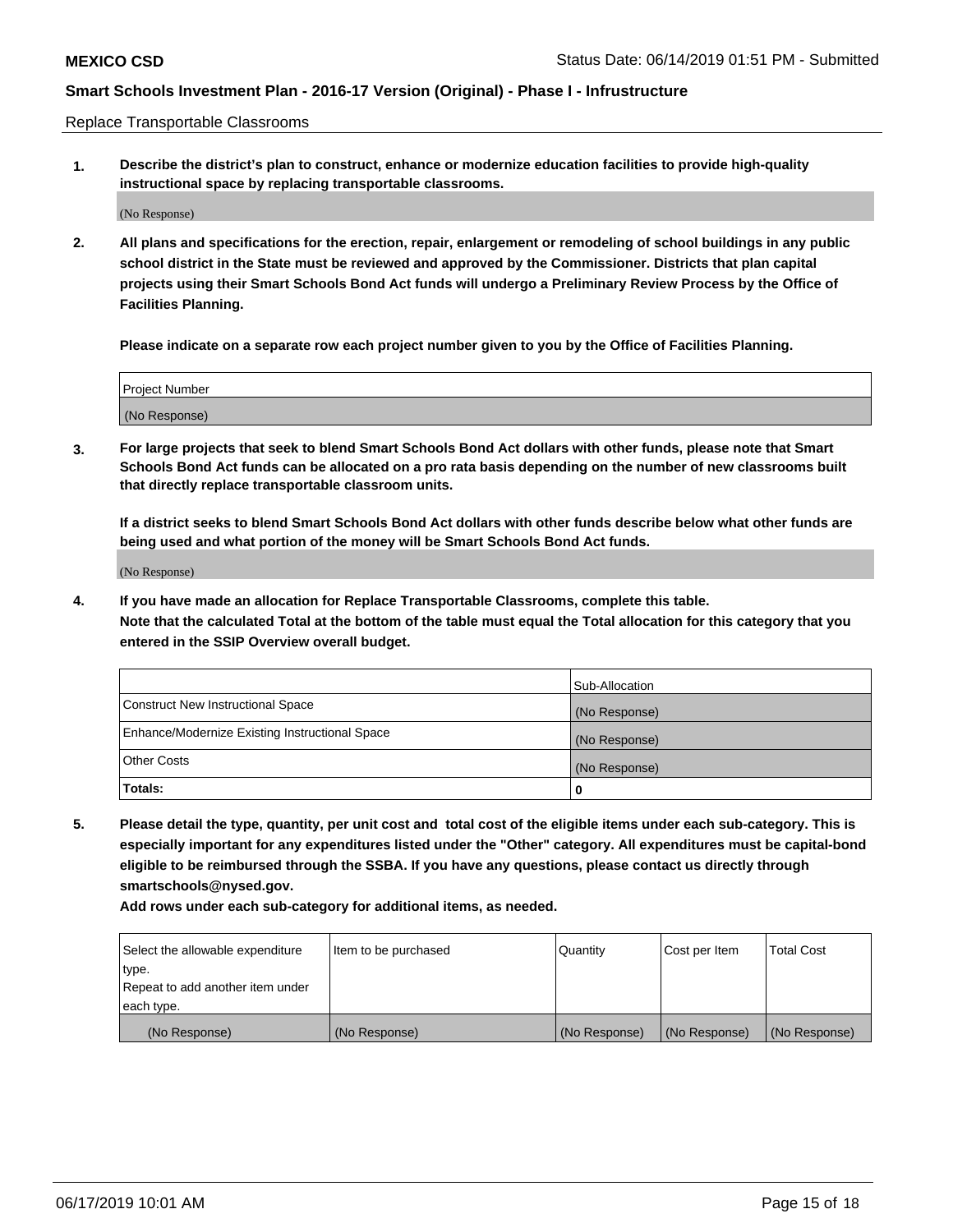#### High-Tech Security Features

### **1. Describe how you intend to use Smart Schools Bond Act funds to install high-tech security features in school buildings and on school campuses.**

We plan to use the SSBA funds to install high-tech security features such as enhanced safety and security in our server rooms and to enhance our recently installed emergency notification system to overhead speakers, desktop/laptop screens, as well as, class and cell phones. Currently, we only have locks intrusion prevention at our server room doors. While this served the purpose in prior years, we now need to manage and monitor those who come in and out of our server rooms. Our plan is to install proximity access devices at each of our server room and manage access to these spaces through Active Directory user profiles. This will assure appropriate access and the system will allow us to track date, time and users who access the space.

The second aspect of this security plan is to enhance our recently installed InformaCast emergency notification system by adding Industryweapon. Industryweapon is a digital signage system that will display emergency notifications in strategic areas of buildings. This integrated process will enhance our goal to increase the speed, reach, and success rate of emergency notifications to get critical information to the people that need it.

**2. All plans and specifications for the erection, repair, enlargement or remodeling of school buildings in any public school district in the State must be reviewed and approved by the Commissioner. Districts that plan capital projects using their Smart Schools Bond Act funds will undergo a Preliminary Review Process by the Office of Facilities Planning.** 

**Please indicate on a separate row each project number given to you by the Office of Facilities Planning.**

| <b>Project Number</b> |  |
|-----------------------|--|
| 46-09-01-06-7-999-BA2 |  |

#### **3. Was your project deemed eligible for streamlined Review?**

Yes

 $\hfill \square$  No

**3a. Districts with streamlined projects must certify that they have reviewed all installations with their licensed architect or engineer of record, and provide that person's name and license number. The licensed professional must review the products and proposed method of installation prior to implementation and review the work during and after completion in order to affirm that the work was code-compliant, if requested.**

By checking this box, you certify that the district has reviewed all installations with a licensed architect or engineer of record.

**4. Include the name and license number of the architect or engineer of record.**

| Name         | License Number |
|--------------|----------------|
| Joe Kosiorek | 30219274       |

**5. If you have made an allocation for High-Tech Security Features, complete this table. Note that the calculated Total at the bottom of the table must equal the Total allocation for this category that you entered in the SSIP Overview overall budget.**

|                                                      | Sub-Allocation |
|------------------------------------------------------|----------------|
| Capital-Intensive Security Project (Standard Review) | (No Response)  |
| <b>Electronic Security System</b>                    | 59,898         |
| <b>Entry Control System</b>                          | 10,445         |
| Approved Door Hardening Project                      | (No Response)  |
| <b>Other Costs</b>                                   | 675            |
| <b>Totals:</b>                                       | 71,018         |

**6. Please detail the type, quantity, per unit cost and total cost of the eligible items under each sub-category. This is**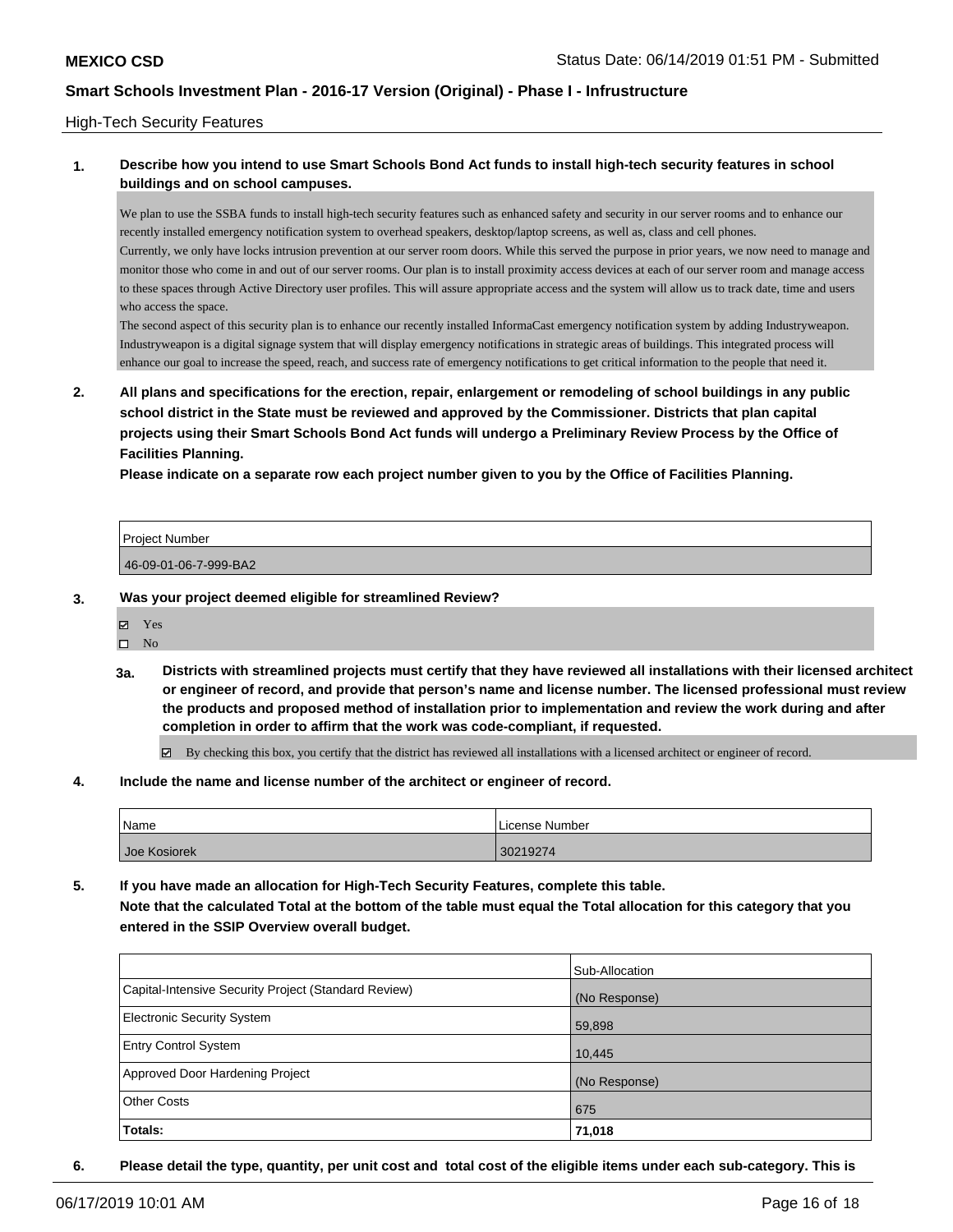### High-Tech Security Features

**especially important for any expenditures listed under the "Other" category. All expenditures must be capital-bond eligible to be reimbursed through the SSBA. If you have any questions, please contact us directly through smartschools@nysed.gov.**

| Select the allowable expenditure<br>type.<br>Repeat to add another item under<br>each type. | Item to be purchased                                                                                                                                        | Quantity | Cost per Item | <b>Total Cost</b> |
|---------------------------------------------------------------------------------------------|-------------------------------------------------------------------------------------------------------------------------------------------------------------|----------|---------------|-------------------|
| <b>Entry Control System</b>                                                                 | <b>Card Reader</b>                                                                                                                                          | 4.00     | 215           | 860               |
| <b>Electronic Security System</b>                                                           | Licenses                                                                                                                                                    | 4.00     | 12            | 48                |
| <b>Entry Control System</b>                                                                 | Controllers                                                                                                                                                 | 4.00     | 450           | 1,800             |
| <b>Entry Control System</b>                                                                 | Locksmith                                                                                                                                                   | 1.00     | 5,280         | 5,280             |
| <b>Entry Control System</b>                                                                 | Installation                                                                                                                                                | 1.00     | 2,505         | 2,505             |
| <b>Electronic Security System</b>                                                           | Controller                                                                                                                                                  | 27.00    | 750           | 20,250            |
| <b>Electronic Security System</b>                                                           | Player - this is the display's controller,<br>like a cable box at home. The player<br>receives signals from the media bridge<br>and pushes to the monitors. | 27.00    | 600           | 16,200            |
| <b>Other Costs</b>                                                                          | <b>Delivery</b>                                                                                                                                             | 27.00    | 25            | 675               |
| <b>Electronic Security System</b>                                                           | <b>Monitors</b>                                                                                                                                             | 27.00    | 500           | 13,500            |
| <b>Electronic Security System</b>                                                           | Cabling                                                                                                                                                     | 27.00    | 300           | 8,100             |
| <b>Electronic Security System</b>                                                           | Media Bridge - is a gateway between<br>the control servers hosted by<br>industryweapon and the displays<br>residing on our local network.                   | 1.00     | 1,800         | 1,800             |